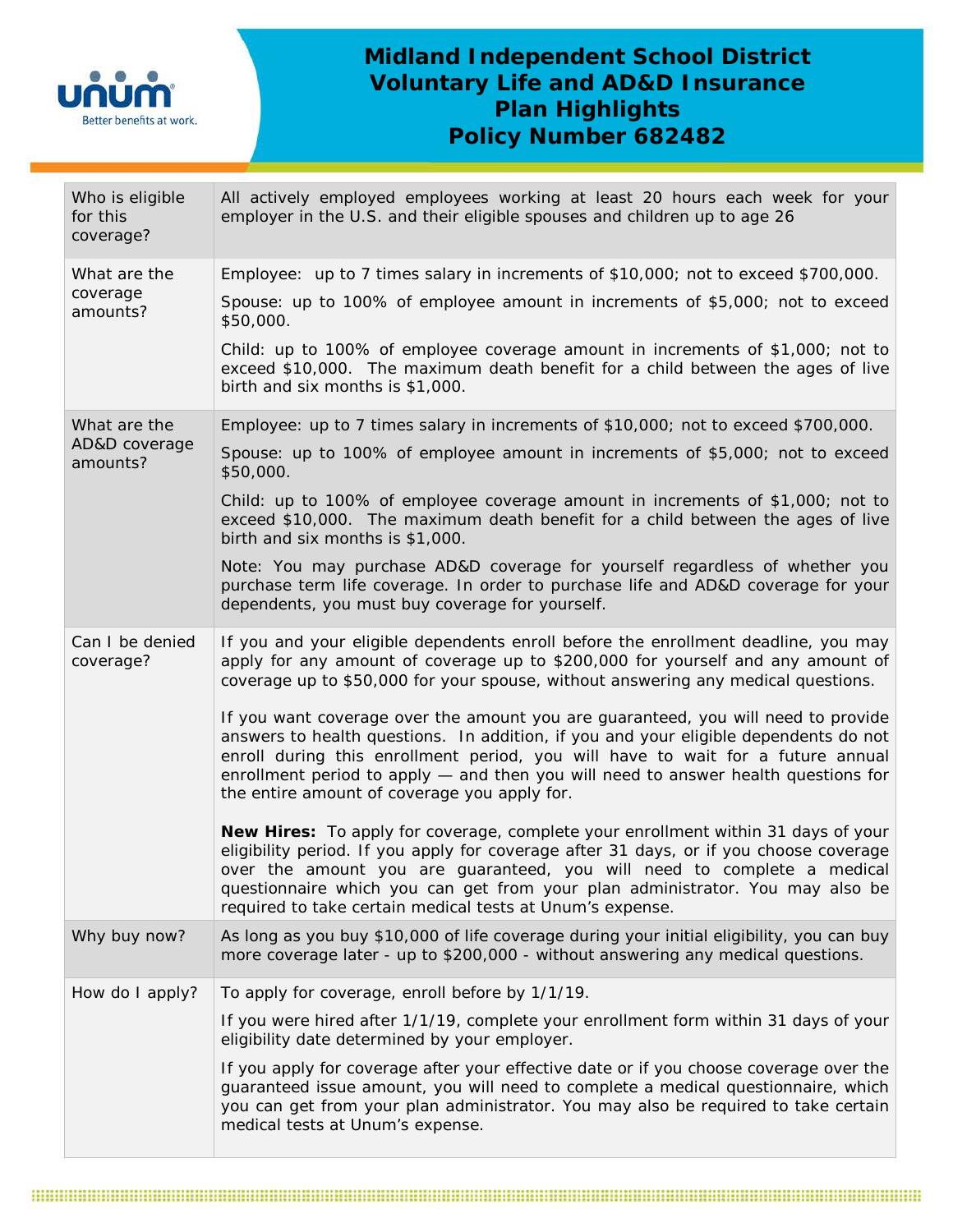| When is<br>coverage<br>effective?                                         | Your coverage is effective 1/1/19 or the date your application is approved by<br>underwriting, if health questions were required.                                                                                                                                                                                                                                                                                                                                                            |                    |                      |                                     |                            |  |
|---------------------------------------------------------------------------|----------------------------------------------------------------------------------------------------------------------------------------------------------------------------------------------------------------------------------------------------------------------------------------------------------------------------------------------------------------------------------------------------------------------------------------------------------------------------------------------|--------------------|----------------------|-------------------------------------|----------------------------|--|
|                                                                           | Insurance coverage will be delayed if you are not in active employment because of an<br>injury, sickness, temporary layoff, or leave of absence on the date that insurance<br>would otherwise become effective.                                                                                                                                                                                                                                                                              |                    |                      |                                     |                            |  |
|                                                                           | For your dependent spouse and children, insurance coverage will be delayed if that<br>dependent is totally disabled on the date that insurance would otherwise be effective.<br>Totally disabled means that as a result of an injury, sickness, or disorder, your<br>dependent spouse and children: are confined in a hospital or similar institution; or are<br>confined at home under the care of a physician for a sickness or injury. Exception:<br>Infants are insured from live birth. |                    |                      |                                     |                            |  |
| <b>Term life</b><br>How much does                                         |                                                                                                                                                                                                                                                                                                                                                                                                                                                                                              |                    |                      |                                     |                            |  |
| the coverage<br>cost?                                                     | Age band                                                                                                                                                                                                                                                                                                                                                                                                                                                                                     |                    |                      | <b>Employee rate</b><br>per \$1,000 | Spouse rate<br>per \$1,000 |  |
|                                                                           | < 25                                                                                                                                                                                                                                                                                                                                                                                                                                                                                         |                    | \$0.043              |                                     | \$0.043                    |  |
|                                                                           | $25 - 29$                                                                                                                                                                                                                                                                                                                                                                                                                                                                                    |                    | \$0.043              |                                     | \$0.043                    |  |
|                                                                           | $30 - 34$                                                                                                                                                                                                                                                                                                                                                                                                                                                                                    |                    | \$0.060              |                                     | \$0.060                    |  |
|                                                                           | $35 - 39$                                                                                                                                                                                                                                                                                                                                                                                                                                                                                    |                    | \$0.077              |                                     | \$0.077                    |  |
|                                                                           | $40 - 44$                                                                                                                                                                                                                                                                                                                                                                                                                                                                                    |                    | \$0.085              |                                     | \$0.085                    |  |
|                                                                           | 45-49                                                                                                                                                                                                                                                                                                                                                                                                                                                                                        |                    | \$0.128              |                                     | \$0.128                    |  |
|                                                                           | 50-54<br>55-59                                                                                                                                                                                                                                                                                                                                                                                                                                                                               |                    | \$0.196              |                                     | \$0.196<br>\$0.366         |  |
|                                                                           | 60-64                                                                                                                                                                                                                                                                                                                                                                                                                                                                                        | \$0.366<br>\$0.459 |                      |                                     | \$0.459                    |  |
|                                                                           | 65-69                                                                                                                                                                                                                                                                                                                                                                                                                                                                                        |                    | \$0.791              |                                     | \$0.791                    |  |
|                                                                           | $70 - 74$                                                                                                                                                                                                                                                                                                                                                                                                                                                                                    |                    | \$1.275              |                                     | \$1.275                    |  |
|                                                                           | $75+$                                                                                                                                                                                                                                                                                                                                                                                                                                                                                        |                    | \$1.278              |                                     | \$1.278                    |  |
|                                                                           | Child life monthly rate is \$0.17 per \$1,000. One life premium covers all children.                                                                                                                                                                                                                                                                                                                                                                                                         |                    |                      |                                     |                            |  |
|                                                                           | AD&D rate chart - you must purchase life coverage to purchase AD&D coverage                                                                                                                                                                                                                                                                                                                                                                                                                  |                    |                      |                                     |                            |  |
|                                                                           |                                                                                                                                                                                                                                                                                                                                                                                                                                                                                              |                    | <b>AD&amp;D</b> cost | <b>Monthly Cost</b>                 |                            |  |
|                                                                           | Employee                                                                                                                                                                                                                                                                                                                                                                                                                                                                                     |                    | Per \$1,000          | \$0.016                             |                            |  |
|                                                                           | Employee & Family                                                                                                                                                                                                                                                                                                                                                                                                                                                                            |                    | Per \$1,000          | \$0.024                             |                            |  |
|                                                                           | Your Life rate is based on your insurance age, which is your age immediately prior to<br>and including the anniversary/effective date.<br>Spouse Life rate is based on the Employee's insurance age.                                                                                                                                                                                                                                                                                         |                    |                      |                                     |                            |  |
| Do my life                                                                | Coverage amounts will reduce according to the following schedule:                                                                                                                                                                                                                                                                                                                                                                                                                            |                    |                      |                                     |                            |  |
| insurance<br>benefits                                                     | Insurance amount reduces to:<br>Age:                                                                                                                                                                                                                                                                                                                                                                                                                                                         |                    |                      |                                     |                            |  |
| decrease with<br>age?                                                     | 65<br>65% of original amount<br>70<br>50% of original amount                                                                                                                                                                                                                                                                                                                                                                                                                                 |                    |                      |                                     |                            |  |
|                                                                           | Coverage may not be increased after a reduction.                                                                                                                                                                                                                                                                                                                                                                                                                                             |                    |                      |                                     |                            |  |
| Is the coverage<br>portable (can I<br>keep it if I leave<br>my employer)? | If you retire, reduce your hours or leave your employer, you can continue coverage<br>for yourself your spouse and your dependent children at the group rate. Portability is<br>not available for people who have a medical condition that could shorten their life<br>expectancy - but they may be able to convert their term life policy to an individual<br>life insurance policy.                                                                                                        |                    |                      |                                     |                            |  |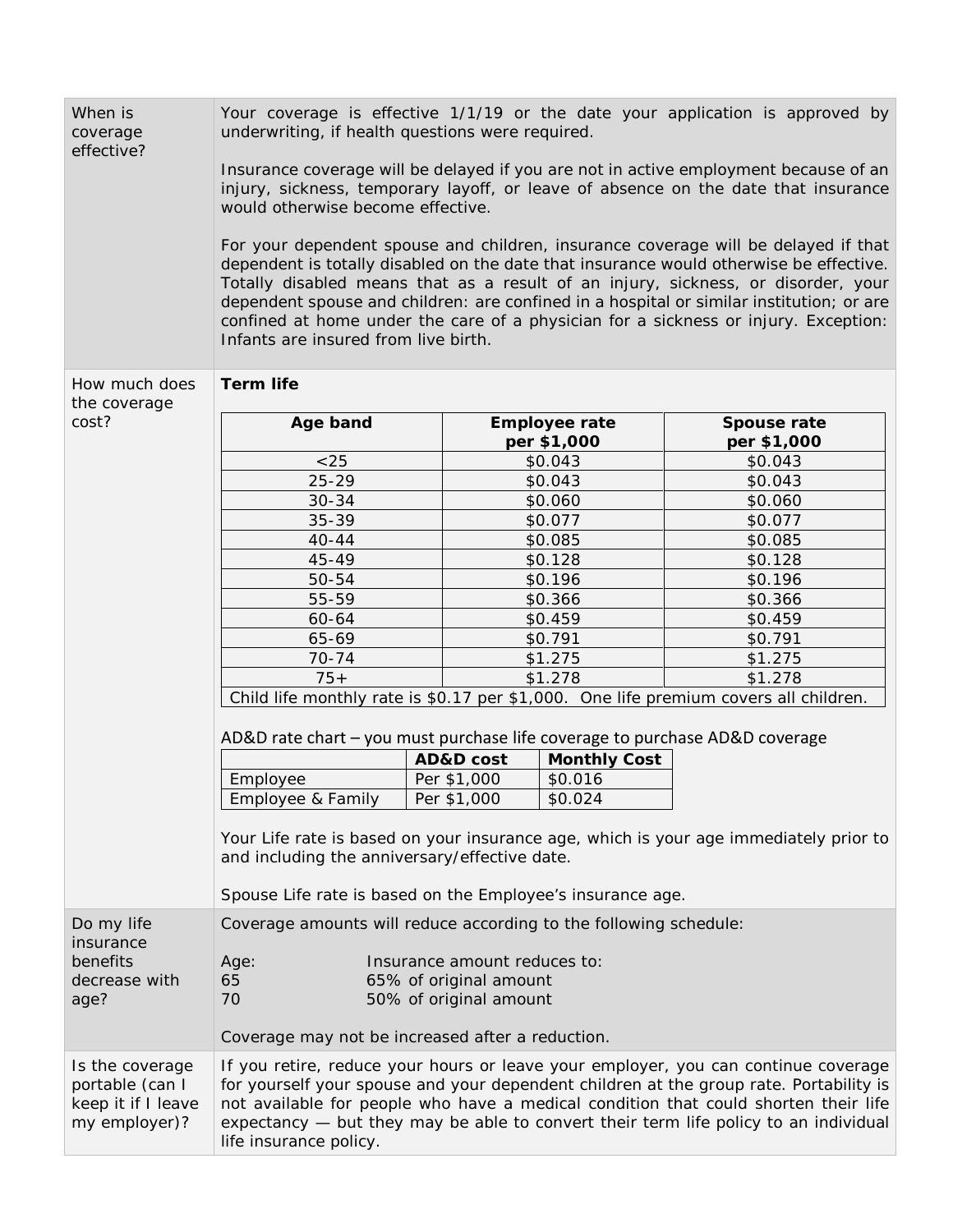| Are there any life<br>insurance<br>exclusions or<br>limitations? | Life insurance benefits will not be paid for deaths caused by suicide within the first<br>24 months after the date your coverage becomes effective. If you increase or add<br>coverage, these enhancements will not be paid for deaths caused by suicide within<br>the first 24 months after you make these changes.                                                                                                                                                                                                                                                                                                                                                                                                                                                                                                                                                                                                                                                                                                                                                                                                                                                 |  |  |  |
|------------------------------------------------------------------|----------------------------------------------------------------------------------------------------------------------------------------------------------------------------------------------------------------------------------------------------------------------------------------------------------------------------------------------------------------------------------------------------------------------------------------------------------------------------------------------------------------------------------------------------------------------------------------------------------------------------------------------------------------------------------------------------------------------------------------------------------------------------------------------------------------------------------------------------------------------------------------------------------------------------------------------------------------------------------------------------------------------------------------------------------------------------------------------------------------------------------------------------------------------|--|--|--|
| Will my<br>premiums be<br>waived if I'm<br>disabled?             | If you become disabled (as defined by your plan) and are no longer able to work, your<br>life premium payments will be waived until your disability period ends.                                                                                                                                                                                                                                                                                                                                                                                                                                                                                                                                                                                                                                                                                                                                                                                                                                                                                                                                                                                                     |  |  |  |
| What does my<br>AD&D insurance<br>pay for?                       | The full benefit amount is paid for loss of:<br>life;<br>$\bullet$<br>both hands or both feet or sight of both eyes;<br>one hand and one foot;<br>one hand or one foot and the sight of one eye;<br>speech and hearing.<br>Other losses may be covered as well. Please contact your plan administrator.                                                                                                                                                                                                                                                                                                                                                                                                                                                                                                                                                                                                                                                                                                                                                                                                                                                              |  |  |  |
| Are there any<br><b>AD&amp;D</b> exclusions<br>or limitations?   | Accidental death and dismemberment benefits will not be paid for losses caused by,<br>contributed to by, or resulting from:<br>disease of the body; diagnostic, medical or surgical treatment or mental disorder<br>as set forth in the latest edition of the Diagnostic and Statistical Manual of Mental<br>Disorders (DSM);<br>suicide, self-destruction while sane, intentionally self-inflicted injury while sane<br>or self-inflicted injury while insane;<br>war, declared or undeclared, or any act of war;<br>active participation in a riot;<br>committing or attempting to commit a crime under state or federal law;<br>the voluntary use of any prescription or non-prescription drug, poison, fume or<br>other chemical substance unless used according to the prescription or direction<br>of your or your dependent's doctor. This exclusion does not apply to you or your<br>dependent if the chemical substance is ethanol;<br>intoxication - "being intoxicated" means you or your dependent's blood alcohol<br>level equals or exceeds the legal limit for operating a motor vehicle in the state<br>or jurisdiction where the accident occurred. |  |  |  |
| When does my<br>coverage end?                                    | You and your dependents' coverage under the Summary of Benefits ends on the<br>earliest of:<br>the date the policy or plan is cancelled;<br>the date you no longer are in an eligible group;<br>the date your eligible group is no longer covered;<br>$\bullet$<br>the last day of the period for which you made any required contributions;<br>the last day you are in active employment unless continued due to a covered<br>layoff or leave of absence or due to an injury or sickness, as described in the<br>certificate of coverage.<br>In addition, coverage for any one dependent will end on the earliest of:<br>the date your coverage under a plan ends;<br>the date your dependent ceases to be an eligible dependent;<br>for a spouse, the date of a divorce or annulment;<br>for dependent coverage, the date of your death.                                                                                                                                                                                                                                                                                                                           |  |  |  |